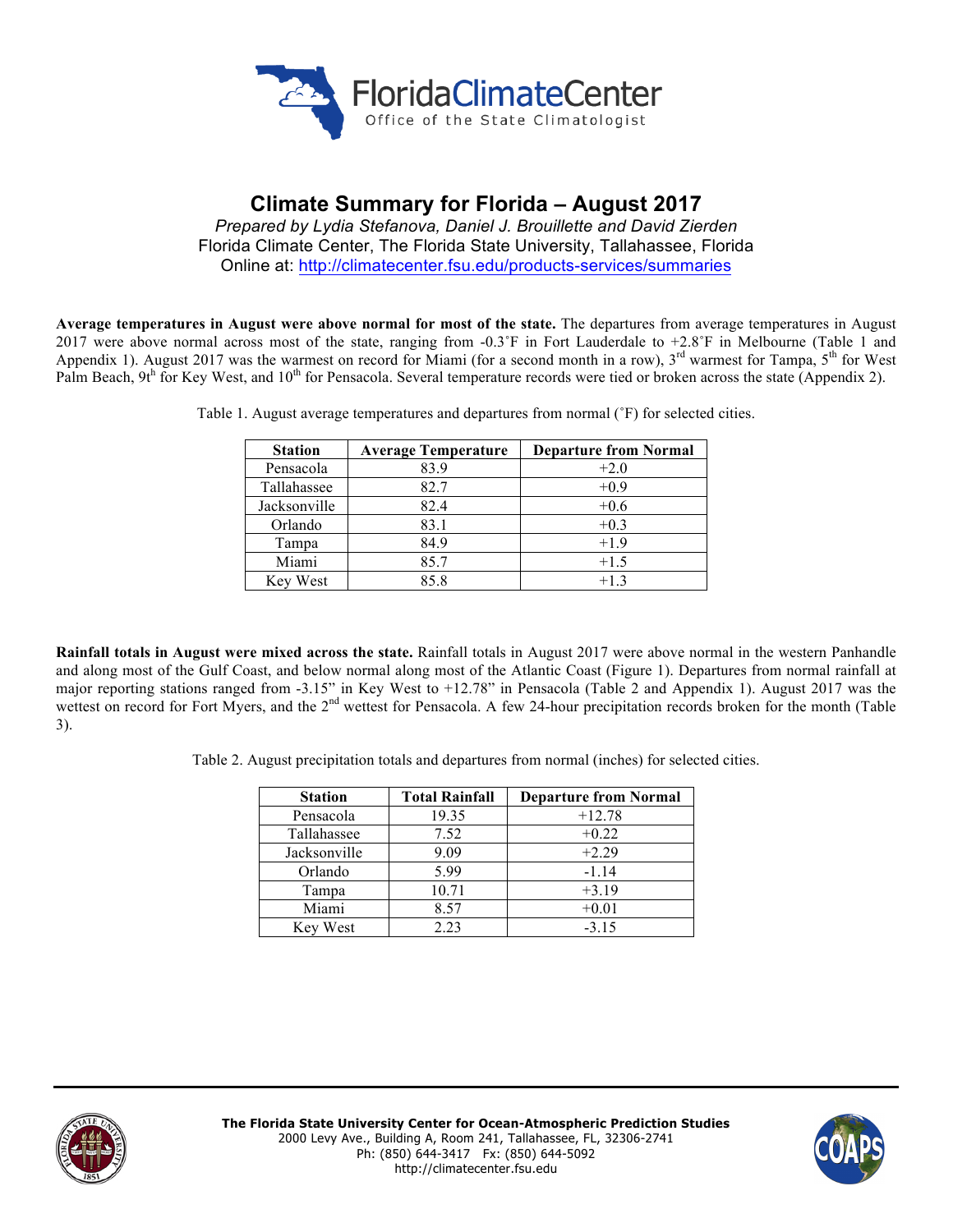Table 3. Select daily rainfall records (inches) broken during August. (Compiled from NOAA, NWS)

| Date | Location   | Record | Last         |
|------|------------|--------|--------------|
|      | Pensacola  | 5.32   | 3.94 in 1881 |
| 25   | Fort Myers | 5.44   | 3.57 in 1995 |
|      | Fort Myers | 5.53   | 3 82 in 1972 |

Figure 1. A graphical depiction of the monthly rainfall departure from normal (inches) for August is given in the figure below (courtesy of NOAA, NWS).



### **ENSO-neutral conditions are Present in the Pacific.**

Based on current data and forecast models, the Climate Prediction Center (CPC) the ENSO alert system is currently set to "Not Active". ENSO-neutral conditions are currently present, with sea surface temperatures (SST) near- to below-average across most of the central and eastern Pacific Ocean. ENSO-neutral conditions are favored to persist through the winter 2017-2018 season. The CPC seasonal outlook favors above-normal temperatures and above-normal precipitation for Florida through November 2017.

### **Hazardous Weather Events in August.**

A total of 184 hazardous weather events were recorded in the NWS Local Storm Reports Database for August 2017. The largest proportion of these was reports of high winds, followed by reports of flooding, heavy rain, and storm damage (see Table 4 for a summary). Several waterspouts were observed on various dates along the Florida Keys, and near Palm Beach, Flagler Beach, Cocoa Beach and Homestead. Funnel clouds were observed in Escambia, Flagler, Okeechobee, Osceola, Palm Beach, and St. Johns Counties. An EF-0 tornado was confirmed in the Lower Florida Keys and on the  $11<sup>th</sup>$  in Indian River County. Thunderstorm wind gusts and wind damage were reported on multiple days throughout the month. Some of the highest reported wind gusts included marine thunderstorm winds with gusts up to 53 mph on the first of the month in parts of south Florida, and a gust wind of 61 mph near St. Augustine on the 9th. A strong downburst with estimated winds of 50-60 mph near Cape Canaveral on the 3rd peeled off a pier roof and caused three minor injuries. Roof and carport damage was also reported on the 18<sup>th</sup> near Cocoa Beach. Several reports of downed trees and powerlines were logged in on various dates, in Alachua, Baker, Bradford, Brevard, Duval, Gadsden, Jackson, Jefferson, Nassau, St. Johns, Union, and Walton Counties. Twenty-four hour totals exceeding 5'' were observed in Brevard, Miami-Dade, and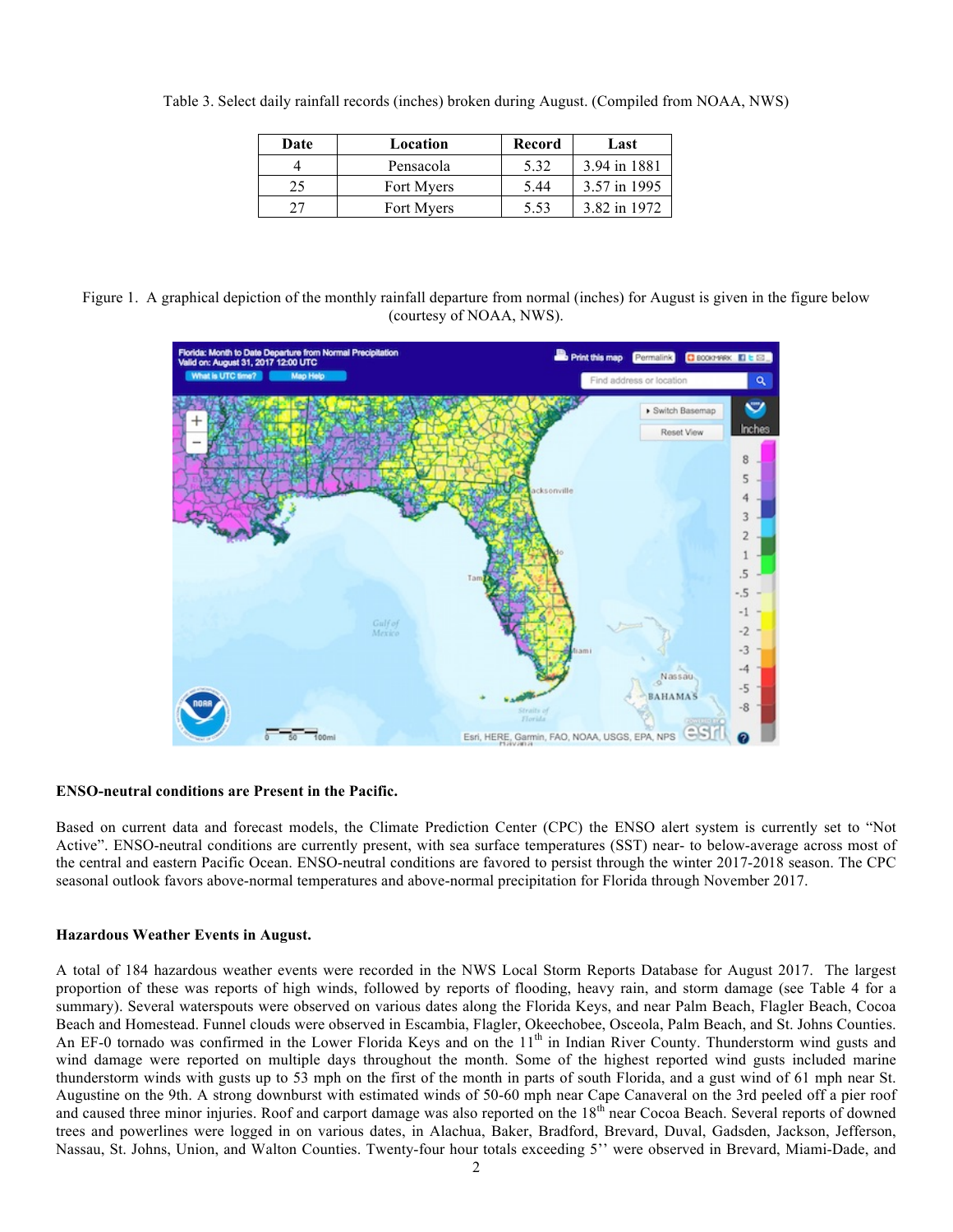Seminole Counties on the first of the month, and in Miami-Dade County on the following day and again on the  $27<sup>th</sup>$ . Marion County reported 2.5" of precipitation falling over a period of 30 minutes on the  $18<sup>th</sup>$  and Palm Beach – up to  $3.36$ " in just over an hour on the 20<sup>th</sup>. Flash flood waters entering businesses and houses were reported on the first of the month in parts of Miami and Miami Beach, and in Collier County on the  $25<sup>th</sup>$ . Flooding reports on various days throughout the month encompassed Baker, Broward, Collier, Duval, Escambia, Flagler, Putnam, Miami-Dade, and Santa Rosa Counties. These included street and road flooding and closures. In Collier, a person was rescued from a vehicle stranded in two feet of water on the 19<sup>th</sup>, and multiple vehicles were stranded due to flood waters on the 25<sup>th</sup>. Lightning reports through the month included three injuries (one in Miami-Dade and two in Santa Rosa County), and a handful of house fires (in Duval, Santa Rosa, and Volusia Counties). August 2017.

| <b>Report Type</b>                  | <b>Number of Reports</b> |
|-------------------------------------|--------------------------|
| High Winds                          |                          |
| Flooding                            | 33                       |
| Heavy Rain                          | 25                       |
| <b>Storm Damage</b>                 | 23                       |
| Tornadoes/Funnel Clouds/Waterspouts | 2/7/8                    |
| Lightning                           |                          |
| Hail                                |                          |

Table 4. Breakdown of storm reports submitted in Florida during the month of August. (Compiled from Southeast Regional Climate Center.)

### **Drought-Related Impacts.**

The entire state was drought-free at the end of July, and remained drought-free throughout the first three weeks of August. As of the latest US Drought Monitor Report, issued on August 29th), a small area of abnormally dry (D0) conditions has appeared over the northern portions of Gadsden and Leon Counties. In all, D0 conditions are affecting about half of a percent of the state's area.

Water levels in lake Okeechobee at the end of the month were at 13.54 ft., which is still below normal for this time of the year.



### **Agriculture-Related Impacts.**

By the end of July soil moisture levels were predominantly adequate. Soil moistures remained at predominantly adequate levels, with some surplus values and a few short values present as well. The citrus area received sufficient rainfall throughout the month. A few areas that received less rainfall required some irrigation; canals and ditches in most areas have had sufficient water for irrigation.